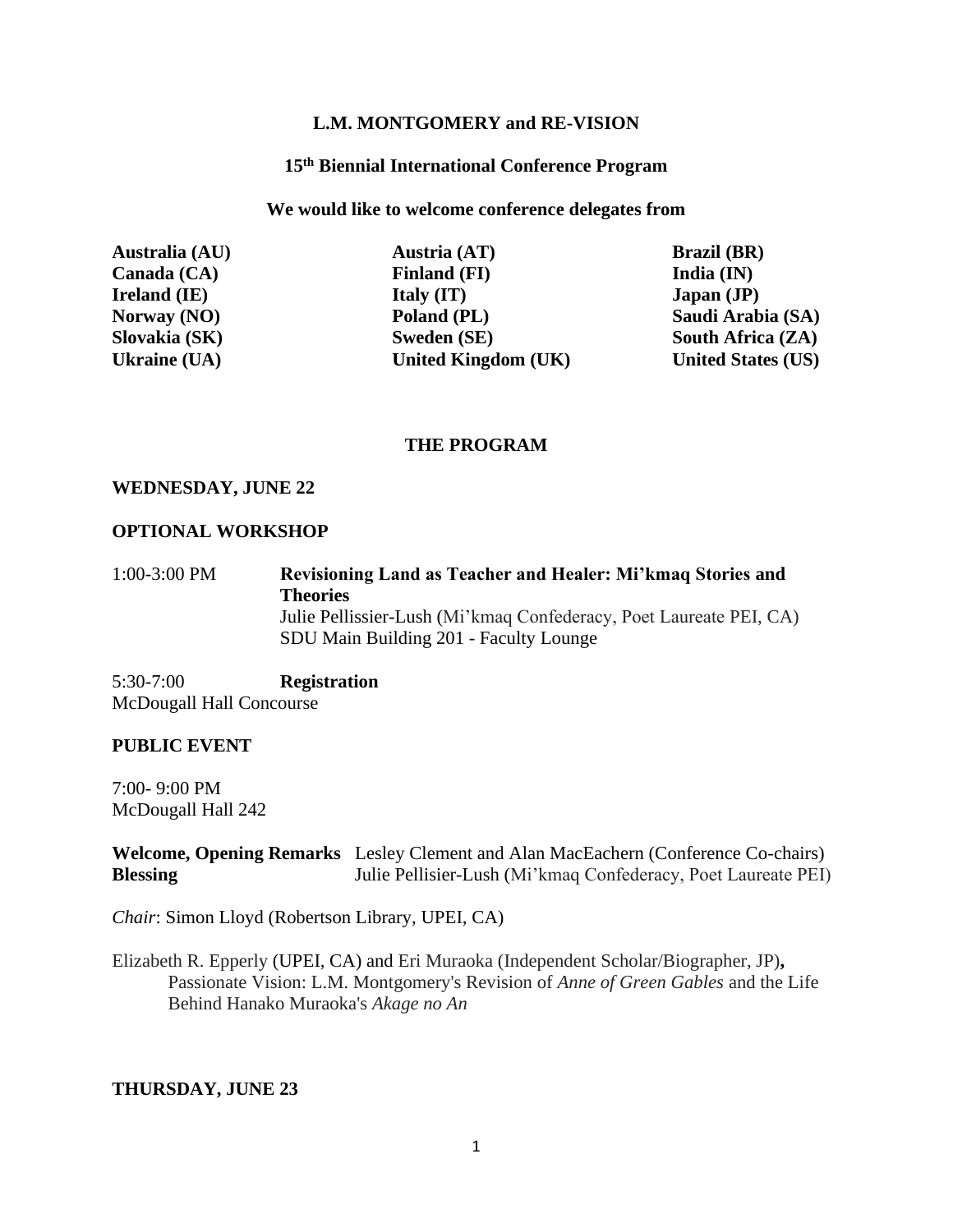| 8:00 | <b>Registration Continues</b>   |
|------|---------------------------------|
|      | <b>McDougall Hall Concourse</b> |

9:00-9:15 **Opening Remarks** Lesley Clement and Alan MacEachern (Conference Co-McDougall Hall 242 chairs) Philip Smith (Chair, LMMI Committee) Greg Naterer (Vice President Academic and Research, UPEI)

# 9:15-10:45 **PLENARY 1**

# **Re-visioning Life Experiences**

*Chair*: Alan MacEachern (Western U, CA) McDougall Hall 242

- Bonnie Tulloch (UBC, CA), The Art of Rejection: Lessons from the Writings of L.M. Montgomery
- Laura Robinson (Acadia U, CA), Ewan as Invisible Man, or Hidden Heterosexualities in Montgomery's Writings
- Evelyn White (Independent Scholar/Journalist, CA), Spirits in the Dark: Lucy Maud Montgomery and Aretha Franklin

# 10:45-11:15 **Break**

# 11:15-12:15 **KEYNOTE ADDRESS**

*Chair*: Laura Robinson (Acadia U, CA) McDougall Hall 242

Alan MacEachern (Western U, CA), The Webbs of Green Gables

12:15-1:30 **Lunch** Wanda Wyatt Dining Hall

# 1:30-3:00 **CONCURRENT SESSION 1**

# **1A**. **Re-visioning Heritage Sites**

*Chair*: Carolyn Strom Collins (Author/Independent Scholar, US) McDougall Hall 242

- Sarah Conrad Gothie (Moore College of Art & Design, US), L.M. Montgomery for the 21st Century: Revisioning the Green Gables Heritage Place Visitor Centre
- Lynda Harling Stalker (St. Francis Xavier U, CA) and Kathryn A. Burnett (U of the West Scotland, UK), Our Islandness: Affect, Romance and Re-vision of L.M. Montgomery's Legacy
- Douglas Sobey (Independent Scholar, CA), Maud Montgomery, Herman Leard, and a Re-vision of the Lower Bedeque Schoolhouse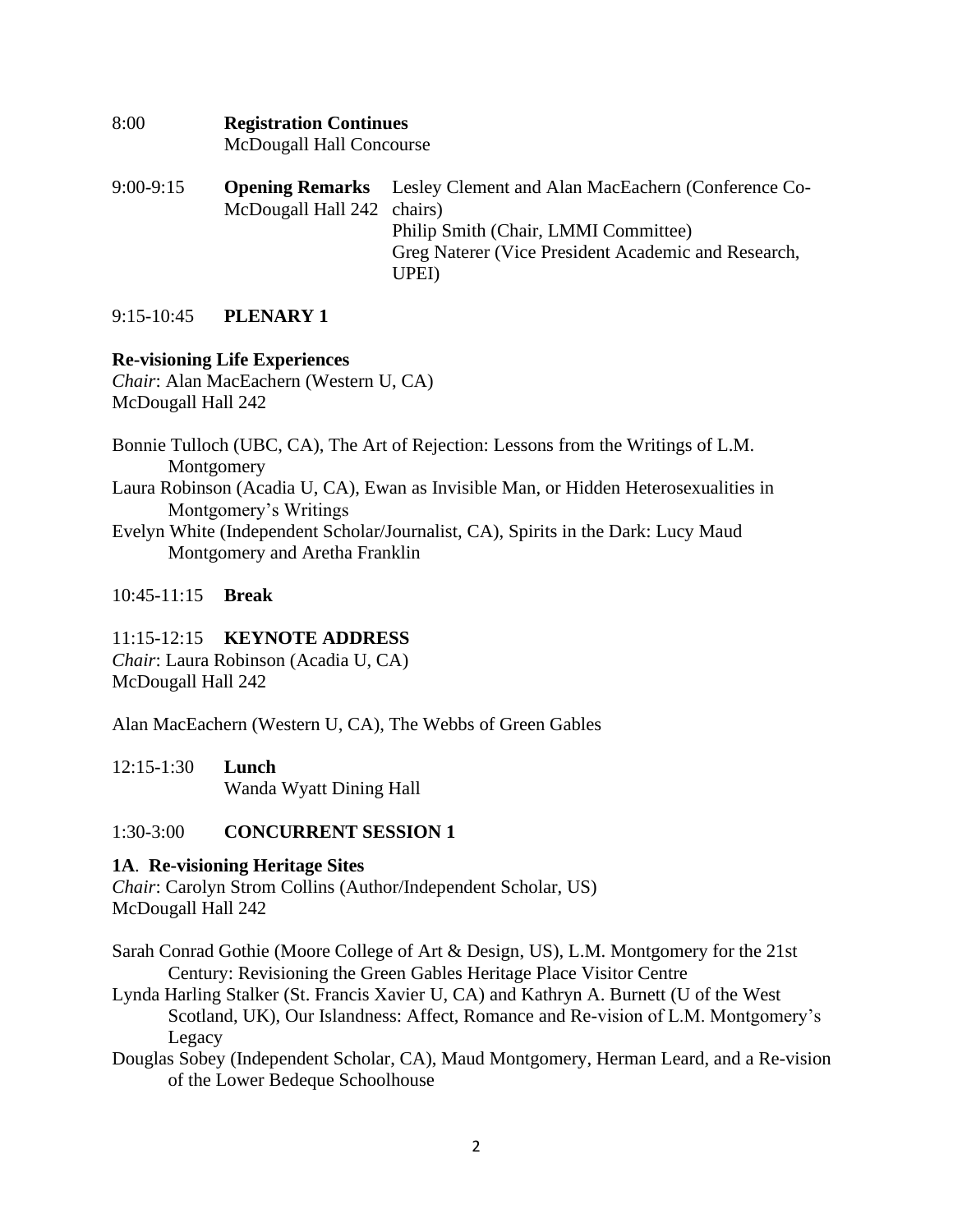……………………………………. OR …………………………………………...

### **1B. Revisionary Powers**

*Chair*: Michaela Wipond (Queen's U, CA) McDougall Hall 243

- Tatiane Rodrigues Lopes dos Santos (São Paulo State University, BR), The Vitality of *Anne of Green Gables* by L.M. Montgomery
- Holly Pike (Grenfell Campus-Memorial, CA), "The Expulsive Power of a New Affection": Conversion Experiences in *A Tangled Web*
- Zoe Kempf-Harris (U Virginia, US), Worlding Green Gables: The Real-Time Revision of Anne's **Perspectives**

……………………………………. OR …………………………………………...

# **1C. Re-visioning Bodies, Minds, and Souls**

*Chair*: Jean Mitchell (UPEI, CA) McDougall Hall 246

- Katherine (Katy) Gerner (Teacher for Technical and Further Education, AU), Madness, Mutism, and Medical Conditions: Re-Reading Montgomery's Fiction through the Lens of **Disability**
- Åsa Warnqvist (Swedish Institute for Children's Books, SE), "Who Ever Heard of a Fairy Queen as Fat as Josie?" Negotiations of Fat Bodies in the Works of L.M. Montgomery
- Brenton Dickieson (UPEI, CA), Reverent Irreverence: Images of God and Montgomery's "Pilgrims on the Golden Road of Youth"

# 3:00-3:15 **Break**

# 3:15-4:45 **CONCURRENT SESSION 2**

# **2A. Revising What Never Was: Nostalgic Romanticism in L.M. Montgomery's Life Writing and Fiction**

*Chair*: Caroline Jones (Independent Scholar, US) McDougall Hall 242

- Melanie Fishbane (Seneca College, CA), "Nostalgic Reminiscences": L.M. Montgomery's Revisioning in Her Life Writing
- Dawn Sardella-Ayres (Independent Scholar, US), "Aggressive Pruning": Nostalgia, Restoration, and Nature in L.M. Montgomery's *The Blue Castle*
- Caroline Jones (Independent Scholar, US), Read What You Know: Nostalgia and the Discovery of the Self in L.M. Montgomery's *Emily of New Moon*

……………………………………. OR …………………………………………...

# **2B. Re-visioning What It Means to Be Female**

*Chair*: Lesley Clement (Independent Scholar, CA) McDougall Hall 243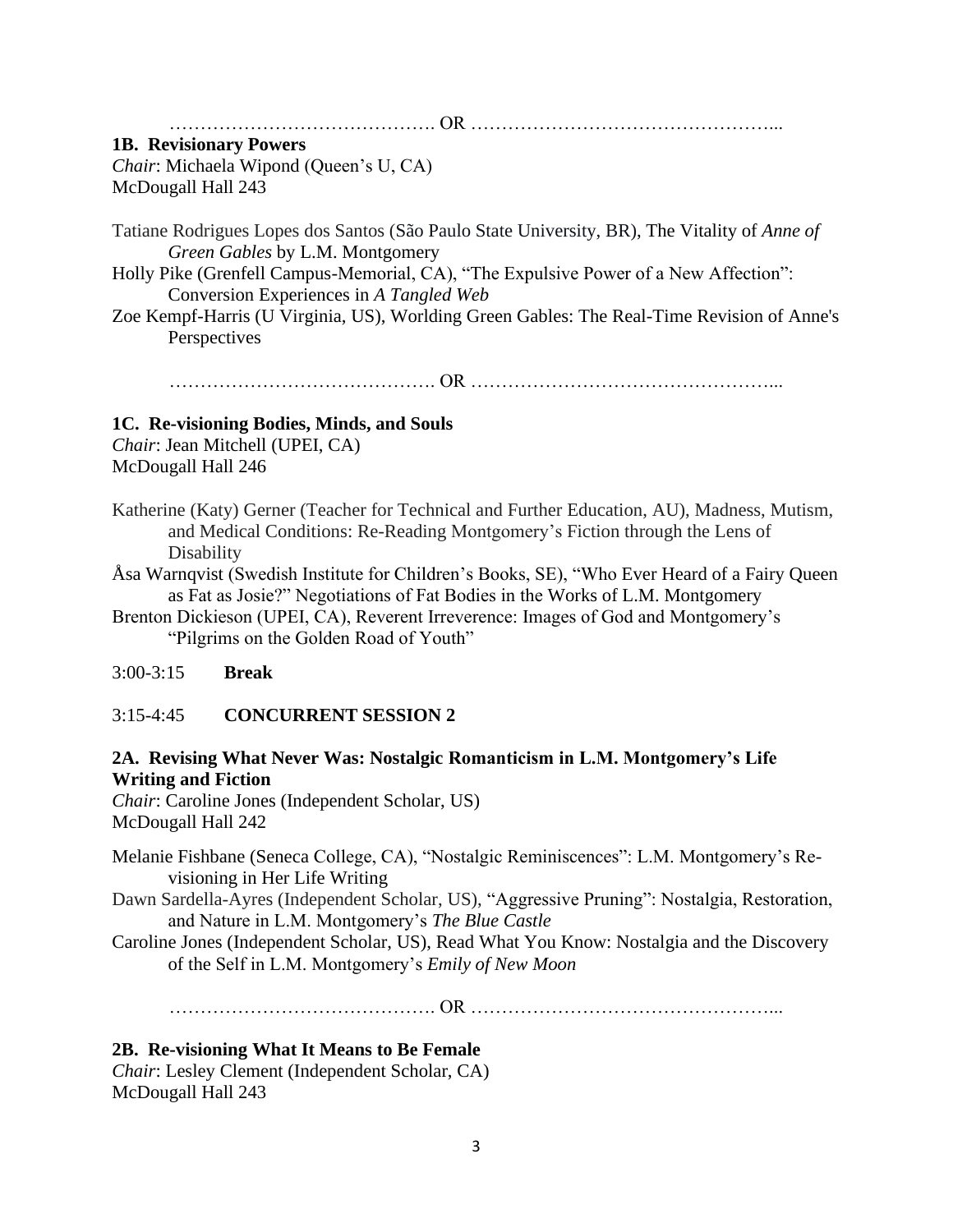Ariel Little (UBC, CA), Imagining an Educated Mother: L.M. Montgomery's Re-scripting of the Effects of Higher Education on Maternity

Sarah Freeburn (UPEI, CA), Not Like Other Girls: Dora Keith and the Embodiment of Femininity

Kateryna Nikolenko (Ivan Franko National U, UA), L.M. Montgomery and the English-Canadian Künstler(in)roman

# 4:45-5:00 **Break**

# 5:00-6:00 **Exhibition Launches and Artists' Talks**

*Introduction*: Allison McBain Hudson (Dublin City U, IR) Robertson Library

- Douglas Sobey (Independent Scholar, CA), Maud Montgomery, Herman Leard, and a Re-vision of the Lower Bedeque Schoolhouse
- Louise Mould (Artist, CA), The Landscape of the Imagination: Re-visioning Prince Edward Island
- Anne Woster (Photographer, US), An Eye to Light and Shade: L.M. Montgomery and Visual Memories of Prince Edward Island

# **FRIDAY, JUNE 24**

### 9:00-10:30 **CONCURRENT SESSION 3**

#### **3A. Re-visioning through Art, Storytelling, and Cartography**

*Chair*: Alan MacEachern (Western U, CA) McDougall Hall 242

Wanda Campbell (Acadia U, CA), "First Breakfast": Re-visioning Montgomery Among her Canadian Peers

Trinna S. Frever (Independent Scholar, US), Restoring and Restorying: Re-vision, Narrative, and Healing in Montgomery's Novels

Claire Campbell (Bucknell U, US), Reading an Island Anthropocene: Fiction, Cartography, and Environmental Change

……………………………………. OR …………………………………………

#### **3B. Re-fashioning Stories**

*Chair*: Sanda Badescu (UPEI, CA) McDougall Hall 243

Catherine Clark (Averett U, US) and Marilyn Clark (Independent Scholar, US), "It Began with a Book About the Girl": Montgomery's Anne and Colette's Claudine

Jennifer Litster (Independent Scholar, UK), Hogg-wash! Revising - and Scoticising – "Una of the Garden"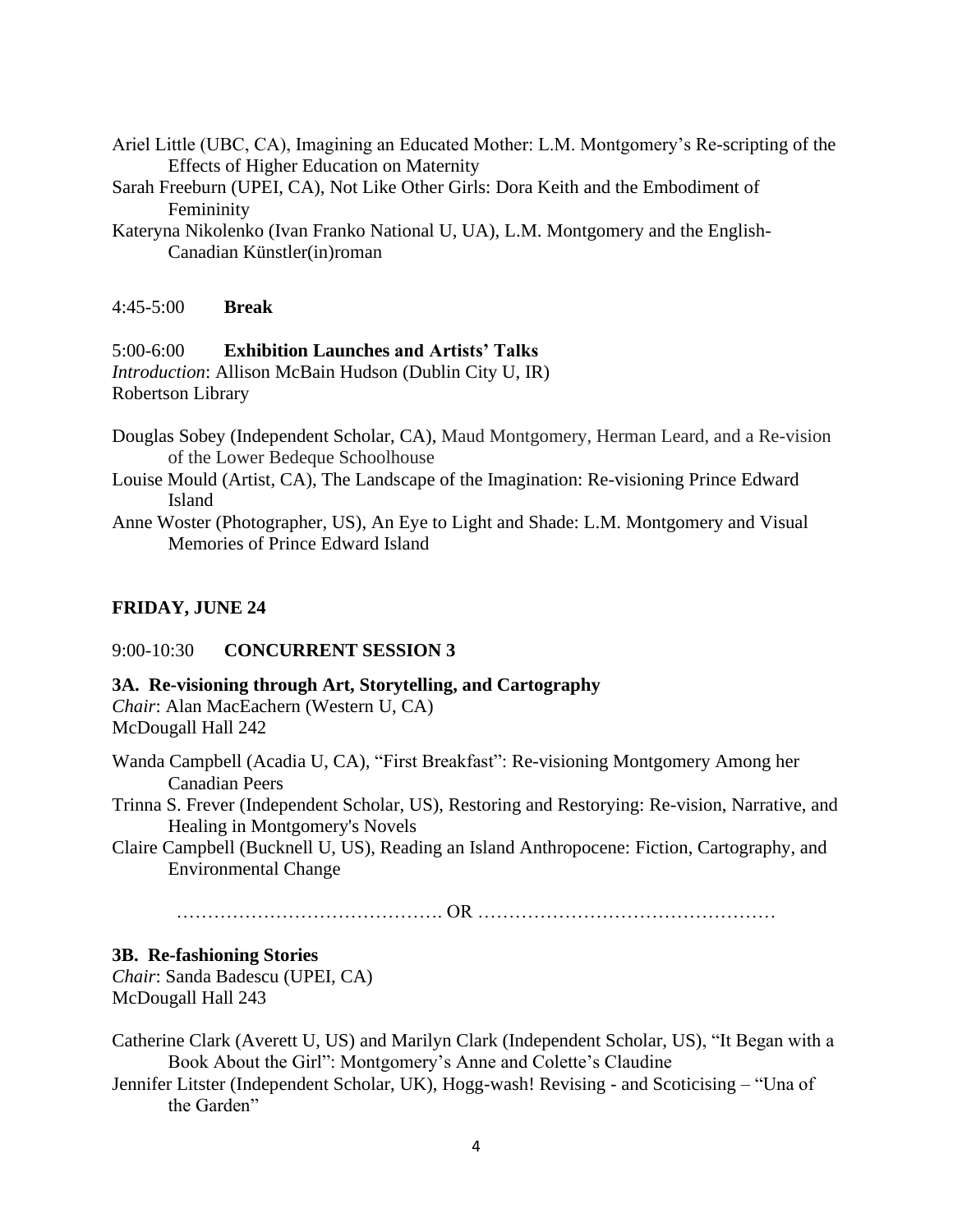Idette Noomé (U Pretoria, ZA), Breaching the Hortus Conclusus: *Kilmeny of the Orchard*

……………………………………. OR …………………………………………

# **3C. Translation and Adaptation I**

*Chair*: Laura Leden (University of Helsinki, FI) McDougall Hall 246

Natália Dukátová (Institute of World Literature, SK), Re-translation of *Anne of Green Gables* after 60 Years Aleksandra Wieczorkiewicz (Adam Mickiewicz University in Poznań, PL), Polish *Green* 

*Gables/ Green Hill* Revisited in Translation

Kazuko Sakuma (Sophia U, JP), Re-Visioning the Images of Anne in Japan: L.M. Montgomery, Gender, and Lookism

### 10:30-11:00 **Break**

# 11:00-12:00 **KEYNOTE ADDRESS**

*Chair*: Lesley Clement (Independent Scholar, CA) McDougall Hall 242

Marah Gubar (Massachusetts Institute of Technology, US), "Little Girls, Little Girls": The Role Anne(s) Played in the Evolving Cult of the Child

# 12:00-1:00 **Lunch**

Wanda Wyatt Dining Hall Please let those participating in the Mentorship Lunch proceed through the cafeteria line first; there will be a designated section of the dining hall for participants with nameplates on tables.

# 1:00-2:30 **CONCURRENT SESSION 4**

# **4A. Re-visioning Place and Race**

*Chair*: Rita Bode (Trent U, CA) McDougall Hall 242

- Kylee-Anne Hingston and Nevada Gunn (St. Thomas More College, CA), L.M. Montgomery and the Missing Mi'kmaq: Settler Revision in *Emily of New Moon* and Indigenous Knowledge in the Modern Classroom
- Alyssa Gillespie (UPEI, CA), Looking for L'Acadie: L.M. Montgomery's Revised Prince Edward Island in *Anne of Green Gables*
- Jean Mitchell (UPEI, CA), Re-visioning L.M. Montgomery's "Cavendish" from the "South Seas"

……………………………………. OR …………………………………………

# **4C. Translation and Adaptation II**

*Chair*: Vappu Kannas (Independent Scholar, Author, FI)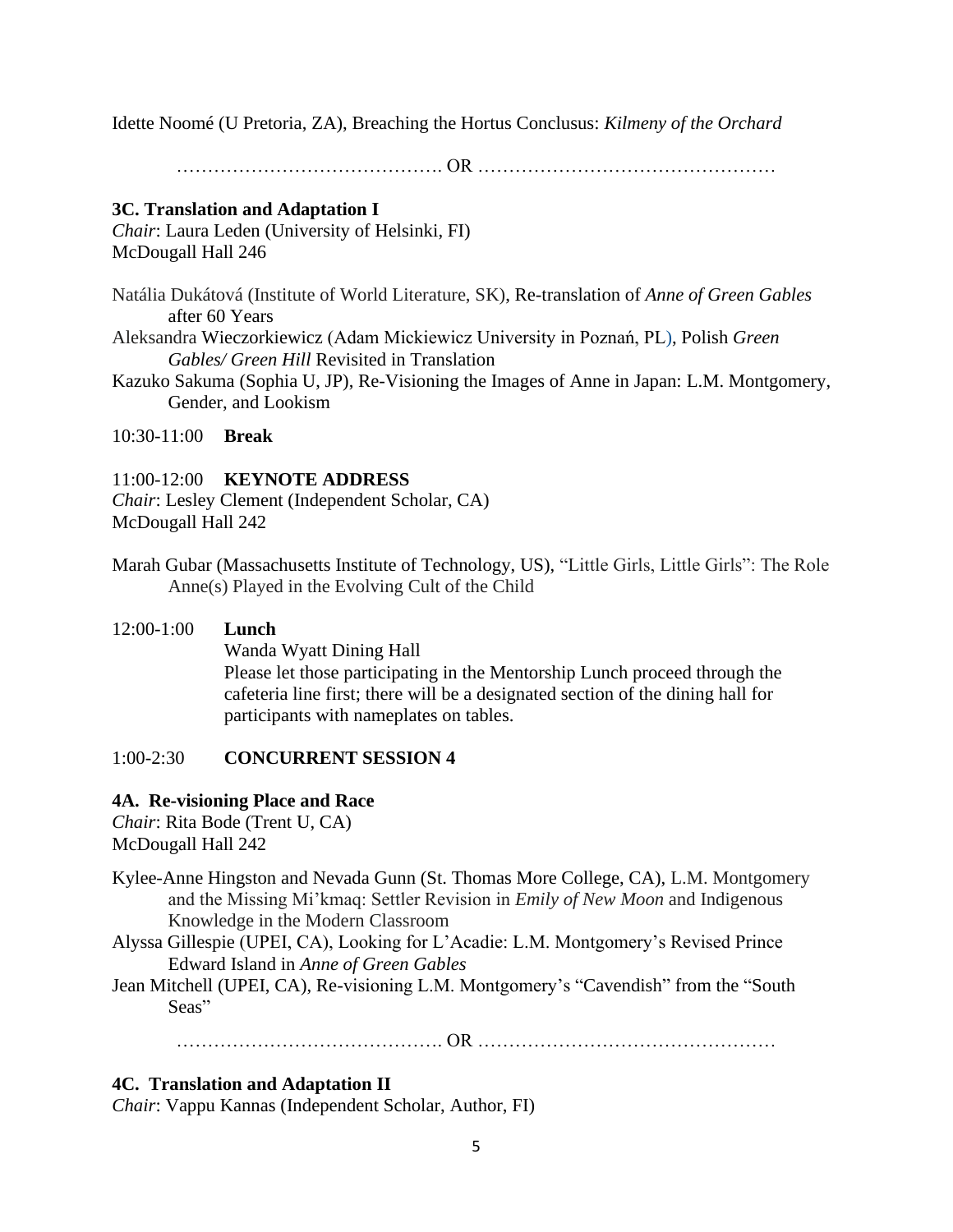# McDougall Hall 246

- Anna Czernow (Adam Mickiewicz University in Poznań), Valancy on Stage: Polish Revisions of L.M. Montgomery's *The Blue Castle*
- Yuko Matsumoto (Independent Scholar, Author and Translator, JP), The Revising of the Japanese Translation of *Anne of Green Gables*: From a Children's Story to Canadian Literature in the 20th Century
- Andrea McKenzie (York U, CA), Murder and Mayhem: *Jane of Lantern Hill* Meets Gothic Romance
- 2:30-2:45 **Break --** *Silent Auction Closes*

# 2:45-4:15 **PLENARY 2**

# **A Roundtable Discussion Sponsored by the LMMI EDI Subcommittee**

*Moderator*: Melanie J. Fishbane (Humber, CA) McDougall Hall 242

**Re-Visioning Montgomery Studies through an EDI Lens**, with Poushali Bhadury (Middle Tennessee State U, US), Yolanda Hood (Dartmouth College, US), and Laura Robinson (Acadia, CA)

- 4:15-4:30 **Break**
- 4:30-6:00 **New Books Celebration** *Introduction*: Lesley Clement (Independent Scholar, CA) McDougall Hall 248, Schurman Market Square

8:00-9:30 **Maud on Stage** McDougall Hall 242 Introductions: Mary Beth Cavert (Independent Scholar, US)

Melanie Whitfield (Lucy Maud Montgomery Society of Ontario), "Maud of Leaskdale" Marion Abbott (Spirit of Maud Theatre Company) and Kathy Gastle, "Conversations with the Ladies of Lucy Maud Montgomery"

# **SATURDAY, JUNE 25**

# 9:00-10:30 **CONCURRENT SESSION 5**

**5A**. **Agents for Re-visioning Dreams, Wonder, and the Imagination** *Chair*: Jennifer Litster (Independent Scholar, UK) McDougall Hall 242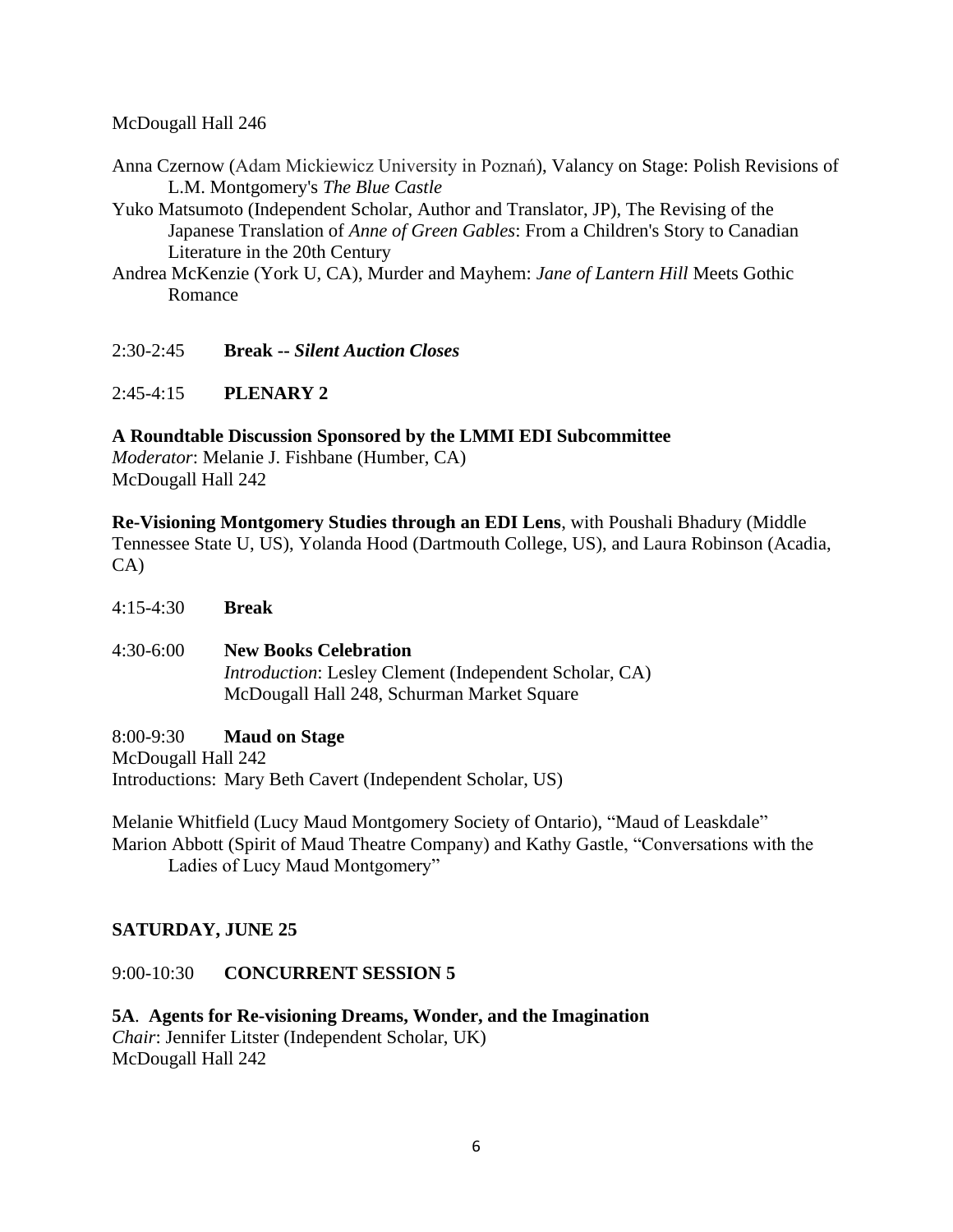Mary Beth Cavert (Independent Scholar, US), Fact-Checking Montgomery: Dream-Living with a Side of Reality Sameera Chawla (Independent Scholar/Writer, IN), Wonderful Resonance, Resonant Wonder: Marvelling and Remembering in *The Story Girl* and *The Golden Road* Julie Sellers (Benedictine College, US), "I Saw it in a Picture in my Mind": Reflections, Mirrors, and the Mind's Eye in *Anne of Green Gables*

……………………………………. OR …………………………………………

### **5B. Re-visioning Gender in Translation**

*Chair*: McDougall Hall 243

Yoshiko Akamatsu (Notre Dame Seishin U, JP), Two "Old Maid" Stories in *Chronicles of Avonlea*: The Revisions of Montgomery and Muraoka

Laura Leden (University of Helsinki, FI), The Female Author Domesticated?: Emily's Journey Visualized in Cover Illustrations and Other Paratexts

Suha Talea Alhothali (University of Jeddah, SA), *Anne of the Green Gables*: A Re-vision of Anne Shirley's Agency in the Arabic translated Version of the L. M. Montgomery Novel

……………………………………. OR …………………………………………

#### **5C**. **Re-visioning Anne on Screen**

*Chair*: Tara Parmiter (NYU, US) McDougall Hall 246

Kristie Collins (Reitaku U, JP), *Anne with an E*: Revisions on Female Singleness Maria Carla Andreescu (U of Bologna, IT), *Anne of Green Gables* on the Screen: A Feminist Reading Carolyn Strom Collins (Author/Independent Scholar, US), Re-visioning "Anne" on Film: Comparing *Anne of Green Gables*, the Novel, with the 1919 and 1934 Movie Versions

10:30-11:00 **Break**

11:00-12:00 **KEYNOTE ADDRESS** *Chair*: Kate Scarth (UPEI, CA) McDougall Hall 242

Lesley D. Clement (Independent Scholar, CA), Sara Stanley, Bev King, and Friends through the Lens of Brené Brown: Do Montgomery's Storytellers Practise Good Story Stewardship?

12:00-1:00 **Lunch** Wanda Wyatt Dining Hall

1:00-2:30 **CONCURRENT SESSION 6**

**6A. Re-visioning the Patriarch** *Chair*: Holly Pike (Grenfell Campus-Memorial, CA)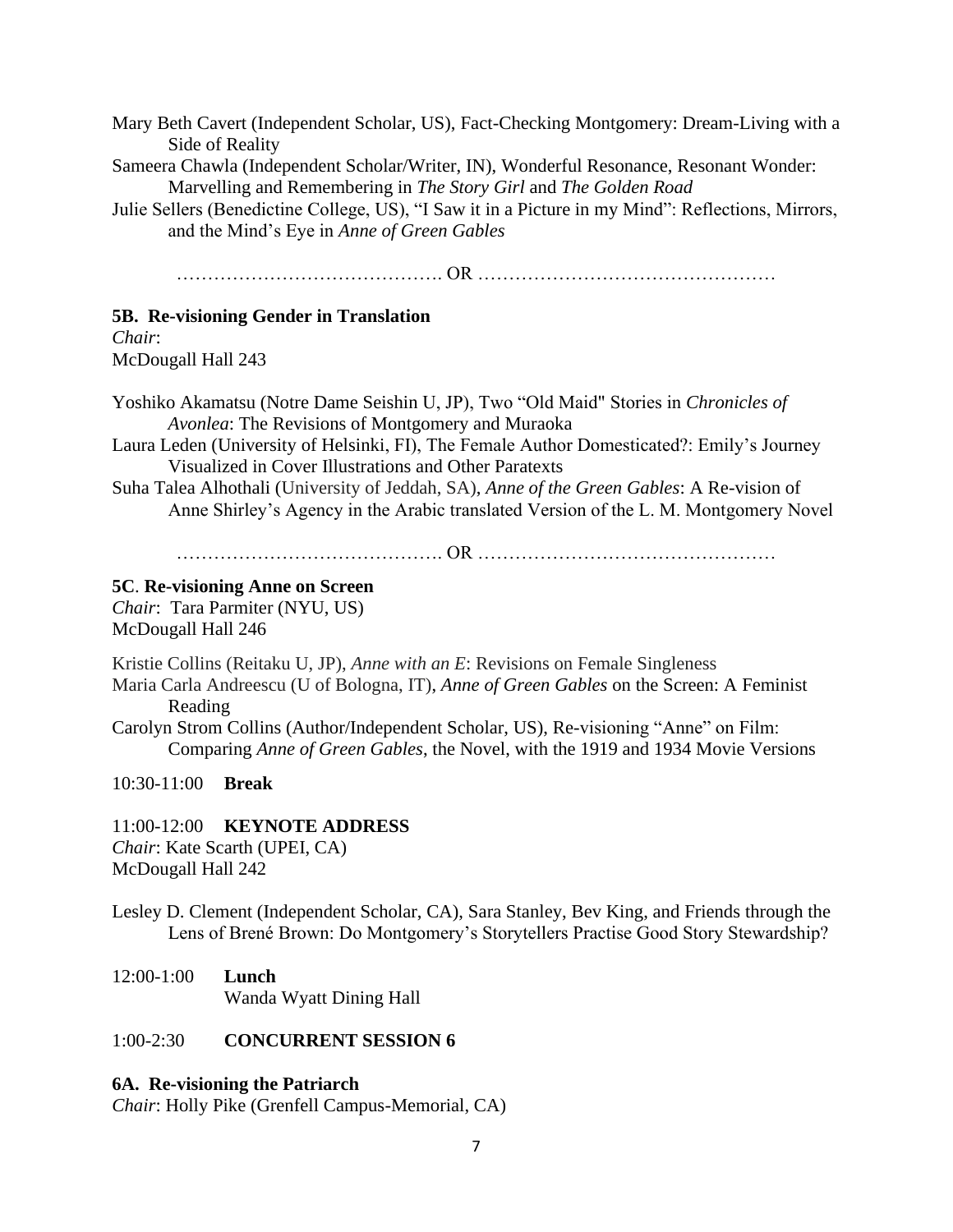#### McDougall Hall 242

Rita Bode (Trent U, CA), Reduced and Re-visioned: L.M. Montgomery's Husbands in *Anne's House of Dreams* Susan Erdmann (U Agder, NO), "He-boys" and "Fine Chaps": Revisiting Masculinity in *The* 

*Blythes Are Quoted* Daniela Janes (U Toronto, CA), Surviving the Father: Revising Family Narratives in *Anne of Green Gables*

……………………………………. OR …………………………………………

#### **6B. Re-visioning Anne, Diana, and Jane in Illustrations and Film**

*Chair*: Ann Braithwaite (UPEI, CA) McDougall Hall 243

Leïla Matte-Kaci (UBC, CA), Who's the Fairest in Avonlea?: A Century of Illustrating Montgomery's Anne and Diana

- Irina Levchenko (U Vienna, AT), Russian Revisions of Anne: Retranslation, Rewriting, Repackaging and the Role of Women
- Heidi Lawrence (Brigham Young U, US), Everyday Magic or Winter Haunting? Kevin Sullivan's Supernatural Re-visioning of *Jane of Lantern Hill*

……………………………………. OR …………………………………………

#### **6C. Translation and Adaptation III**

*Chair*: Wendy Shilton (UPEI, CA) McDougall Hall 246

Joanna Lipinski (Independent scholar/translator, UK), Polish Pat - Lost in Translation Hiromi Ochi (Senshu U, JP), Re-visioning Democracy in Anne: Translator Hanako Muraoka in Cold War Cultural Politics

Emily Mohabir (U Calgary, CA), Anne, the Accidental Feminist: Feminist Ethics of Care and Bildungsroman Development in *Anne with an E*

2:30-2:45 **Break**

2:45-4:15 **PLENARY 3**

**Literary Tourism** *Chair*: Elizabeth DeBlois (Parks Canada, CA) McDougall Hall 242

Carole Gerson (Simon Fraser U, CA), Patterns of Commemoration in Montgomery's Afterlife: "We Are Not Anne of Green Gables; We Are L.M. Montgomery"

- Tara Parmiter (NYU, US), A "Conspiracy of Perception and Imagination": Montgomery's Tourist Writings of the 1920s
- Michael Pass (U Ottawa, CA), Putting the Anne in Japan: The Rise of Japanese Literary Tourism to Prince Edward Island, 1960–1970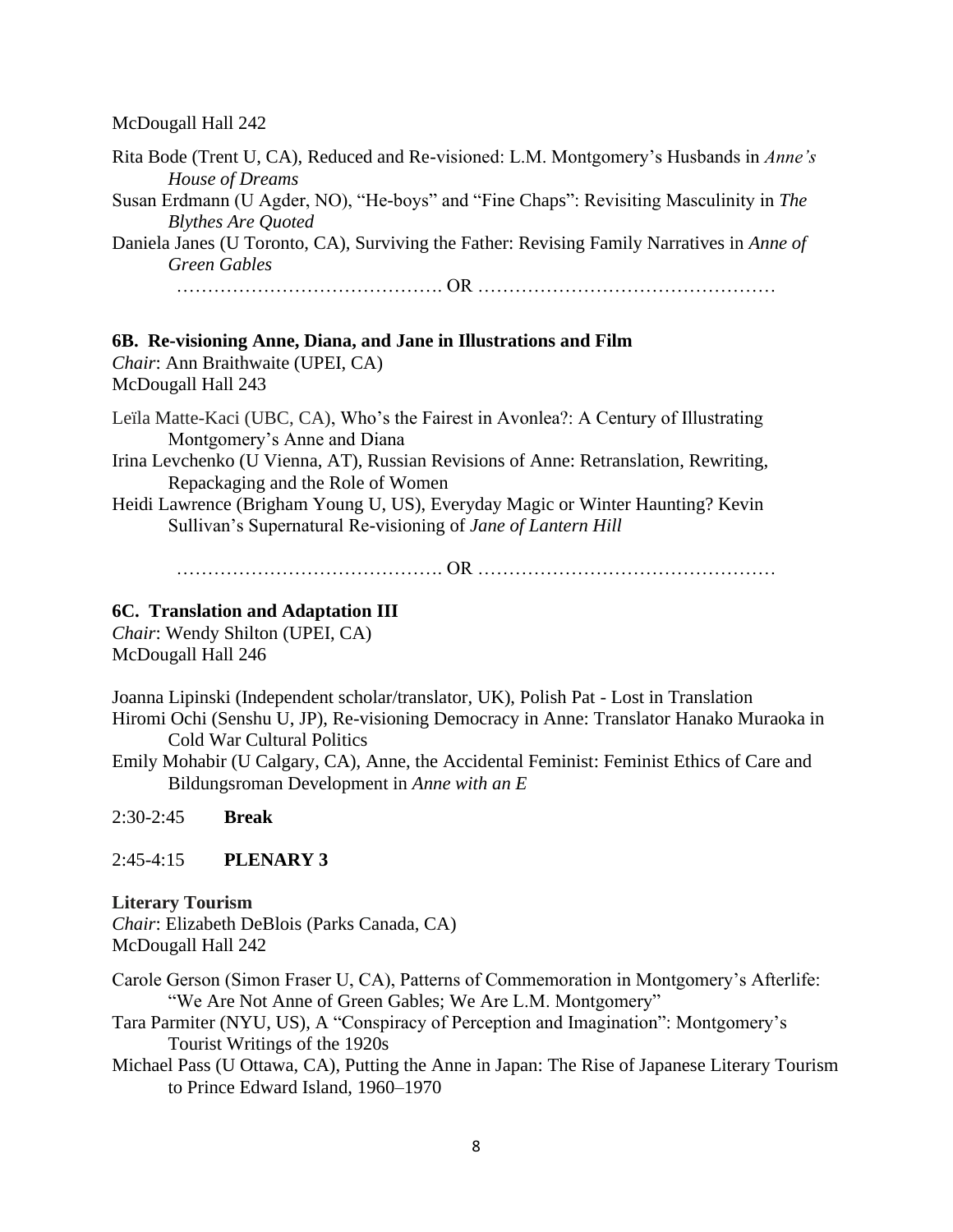| $4:15-5:30$          | <b>Break</b>                                                                                            |
|----------------------|---------------------------------------------------------------------------------------------------------|
| $5:30-6:15$          | <b>Pre-Banquet Celebration: Building the Future, Recognizing our Donors</b><br><b>Robertson Library</b> |
| $6:30-7:00$          | <b>Pre-dinner Cocktails and Hors d'oeuvres</b><br>Wanda Wyatt Dining Hall                               |
| $\sim$ $\sim$ $\sim$ | $\sim$ $\sim$ $\sim$                                                                                    |

7:00 onwards **Conference Banquet** Wanda Wyatt Dining Hall

# **SUNDAY, JUNE 26**

# 9:00-10:30 **CONCURRENT SESSION 7**

**7A. Agents for Re-visioning: Grief, Reading and Rereading, Making Connections** *Chair*: Emily Woster (U Minnesota, US) McDougall Hall 242

- Michaela Wipond (Queen's U, CA), "The Agony of This Loss": Re-visioning Grief in Montgomery's Life Writing
- Audrey Loiselle (Université de Sherbrooke, CA), A Caveat Against Revisionist Impulses Through the Improbable Pairing of Montgomery and Kerouac
- Vappu Kannas (Independent Scholar, Author, FI), Rereading L.M. Montgomery's Journals: A Personal Reflection

……………………………………. OR …………………………………………

# **7B. Re-visioning Anne for the Twenty-First Century**

*Chair*: Sharon Leigh Myers (UPEI, CA) McDougall Hall 243

- Emily L. Newman (Texas A&M U, US), *Anne of Manhattan?:* The Struggle of Adapting *Anne of Green Gables* into the Contemporary World
- Mayumi Takizawa (Tokai U, JP), A Revision of L.M. Montgomery in a Tourism Project for Young Generations in Canada and Japan
- Rebecca J. Thompson (King's College, US), Anne of the 21st Century: Reimagining Montgomery's Classic in the Modern World

10:30-10:45 **Break**

10:45-12:15 **PLENARY 4**

**From Outside to Inside the Text: A Process of Re-vision** *Chair*: Donald Moses (Robertson Library, UPEI, CA) McDougall Hall 242